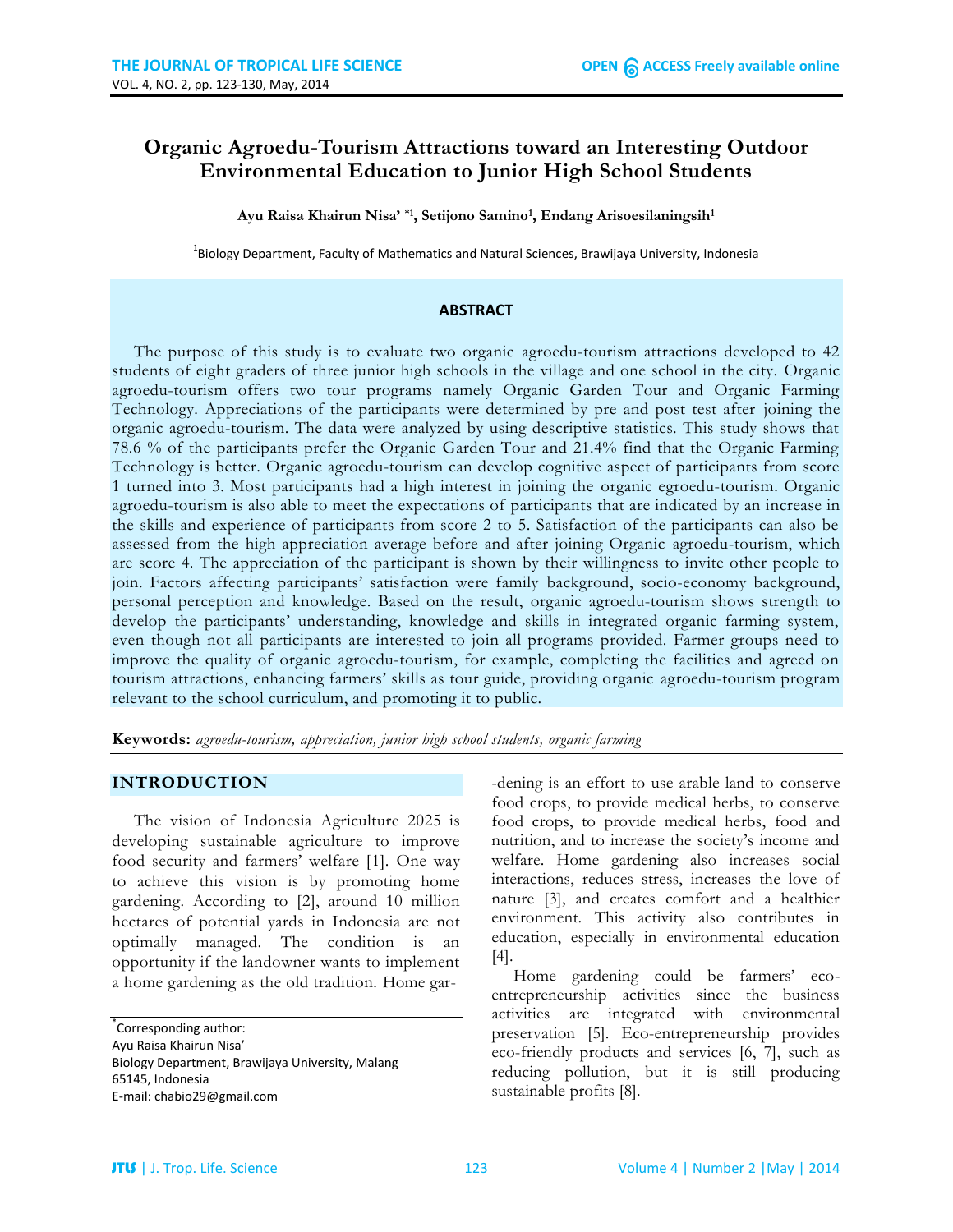One of the eco-entrepreneurship activities is agroedu-tourism that combines an agricultural tour and education. Attractions that are offered can be information and integrated organic farm products. Agroedu-tourism provides opportunities for farmers to earn profits and simplify the agricultural marketing chain. The activities can empower and optimize the utilization of land as the center of education, research, and recreation.

Karya Makmur 1 Farmer Group in Malang regency developed home gardens as an integrated organic farming and now it is starting to conduct eco-entrepreneurship through organic agroedutourism. So far, the visitors are students, other farmers groups and government agencies. Junior high school students are the main target in this research. Studies on student interest showed that younger generations had low desirability to enroll in agricultural vocational school in Demak, Central Java [9]. Census of Agriculture [10] noted that there was shrinkage of 5.04 million farm families from 31.17 million families per year in 2003 to 26.13 million families annually in 2013. This information indicates that people are not interested in becoming a farmer as these sectors provide low income and social status. Being a farmer is the last alternative when education graduates are not welcome in the world of work. This condition is contradiction with Indonesia, which is known as an agricultural country. The organic farming becomes a profitable business opportunity, therefore trade of organic products in the world reached 63 billion USD in 2011 and increased by 25% since 2008.

Table 1. Participant profile of organic agro-edutourism

The demand of organic products is higher as increasing public awareness for healthy living [11, 12].

Therefore, in order to improve the service of farmer group, it is necessary to study the efficiency of organic agroedu-tourism on junior high school students because the attraction and tour packages offer agricultural education. So, through organic agroedu-tourism it is expected that student will not only enjoy travelling but they will also get motivation and information about the opportunities to be agriculture entrepreneurs.

### **MATERIALS AND METHODS**

This research was carried out on September 2012 until November 2013. It was conducted in the area of Karya Makmur 1 Farmer Group, Wonorejo Village, Malang (07°48'49.4"S and 112°39'32.9"N). The distance of this location is only 4 miles from Lawang-Surabaya highway and it is one of corridors to Wonosari Tea Plantation. The water supply which decreases in the dry season can reduce the production of organic vegetables.

The profile of the success organic farming practices known by using qualitative descriptive method. Participants involved in the organic agroedu-tourism experiments were around 42 students that consist of 32 students from three village junior high schools and 10 students from one city junior high school (Table 1).

| No. | Schools<br>code | Region  |                | Distance* Parental occupational background                                                        | Sum(n) |
|-----|-----------------|---------|----------------|---------------------------------------------------------------------------------------------------|--------|
| 1.  | V1              | Village | 16 km          | Entrepreneur $(50\%)$ , farmer $(20\%)$ , private<br>employees $(20\%)$ , soldier $(10\%)$ .      | 10     |
|     | V2              | Village | 8 km           | Entrepreneur $(30\%)$ , private employees $(30\%)$ ,<br>soldier (20%), farmer (10%), driver (10%) | 10     |
| 3.  | V3              | Village | $3 \text{ km}$ | Farmer $(50\%)$ , entrepreneur $(33\%)$ , private<br>employees $(17%)$                            | 12     |
| 4.  | U.I             | City    | 26 km          | Private employees $(70\%)$ , civil servants $(20\%)$ ,<br>entrepreneur $(10\%)$                   | 10     |

\*Distance between school and ecotourism site

The participants were asked to fill out a questionnaire before joining the organic agroedutourism. Question materials of the questionnaire include four aspects of cognitive, preferences, expectations and appreciation. Organic agroedutourism provides two packages namely Organic Garden Tour and Organic Farming Technology with the duration of 90 minutes on each package. Organic Garden Tour provides some activities like walking around the village, visiting goat farm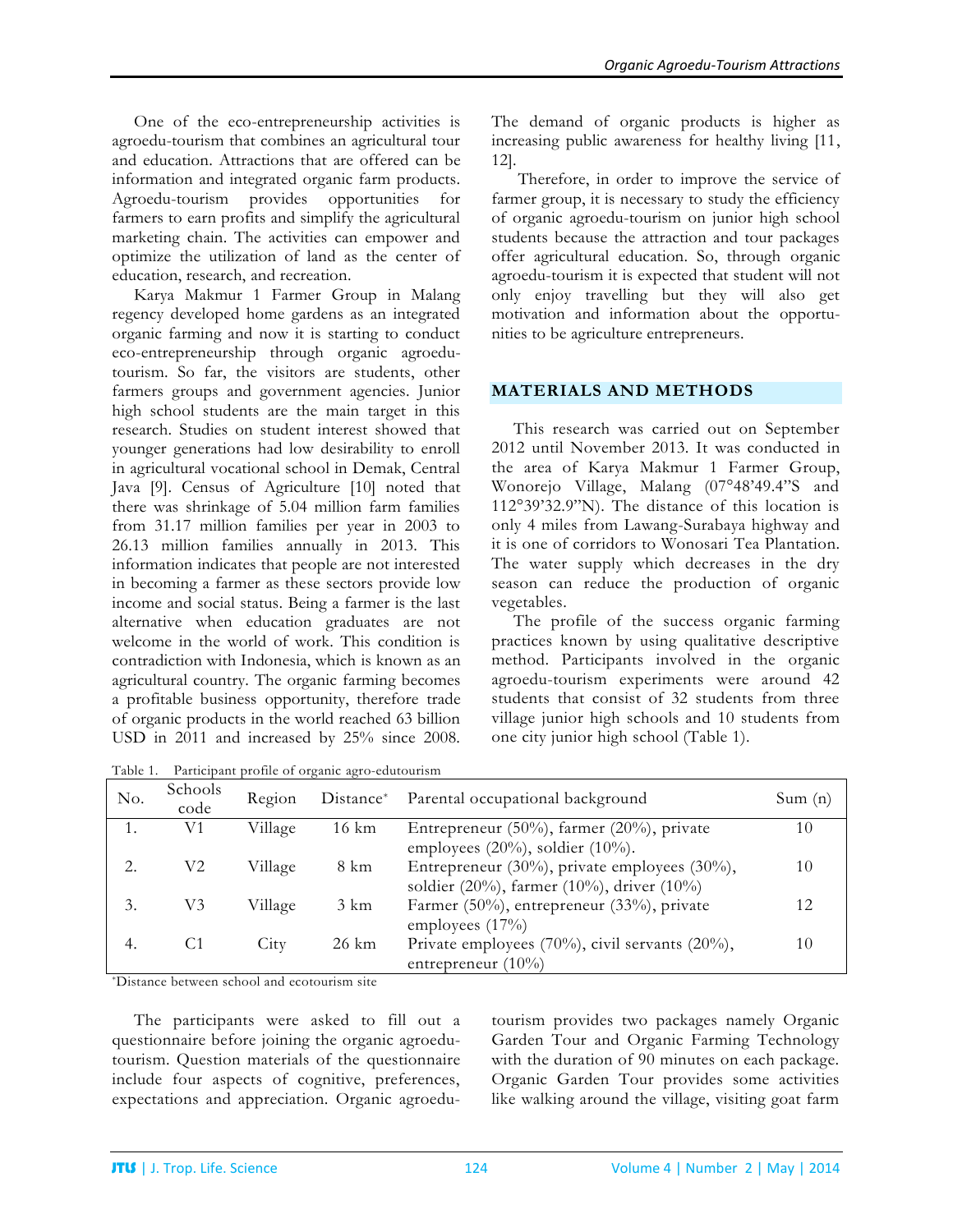to feed and to take pictures with them, and visiting an organic fruit and vegetable garden (Figure 1a-d). Organic Farming Technology provides some activities like milking goats, making compost and liquid fertilizers, and making organic vegetable planting media (Figure 1e-h). All participants joined both agroedutourism packages and enjoyed freshly harvested organic cuisine. Afterall, participants were asked to fill out a questionnaire after joining the whole activities. The accumulated data were tabulated in Microsoft Excel and analyzed descriptively.

### **RESULTS AND DISCUSSION**

#### **a. Organic Agroedu-tourism activity**

The participants were enthusiastic to join organic agroedu-tourism (Figure 1) because they have a chance of learning outside the classroom and travelling all at once. Previous studies reported that agroedu-tourism of organic rice to elementary school students also showed that activities held in rice field were more exciting rather than those in the school yard or classroom [13].



Figure 1. Organic agroedu-tourism provided by Karya Makmur 1 Farmer Group. a-d) Organic Garden Tour; e-h) Organic Farming Technology Tour. a) Attraction of photos with livestock; b) Attraction of feeding goats; c) Walking around an organic banana garden; d) Visiting an organic vegetable garden; e) Milking goats; f)Making compost; g) Making organic vegetable media; h) Planting organic vegetable.

Organic agroedu-tourism is suitable for outdoor environmental education because the program helps the students to remember and understand the benefits of waste processing, home gardening and healthy food consuming. This activity enables participants to feel and to combine theory and real condition, so it will be surely more memorable and embedded in their memories. Similar result showed that outdoor education proved positive influences for candidate of elementary school teachers to increase their understanding on environmental conservation concept [14]. Field trips provide many advantages in helping participants to develop individual or team psychomotor skill and to understand subjects of environmental education [15]. This approach invites students to be aware of the role of humans in nature that can develop their

understanding about the correct behavior on the environment holistically.

### **b. The most exciting packages of organic agroedu-tourism**

The most interesting organic agroedu-tourism package is the Organic Garden Tour shown by 78.6% of the participant who preferred this package after joining all activities (Figure 2). This package presents activities like walking around the village to see the farmer's life, interacting with animals, introducing a kind of vegetables and fruit and then stimulating participants to imagine the potential of applying integrated farming at home. Those activities and the package name 'Organic Garden Tour' seemed to have attracted the participants to choose this package. Some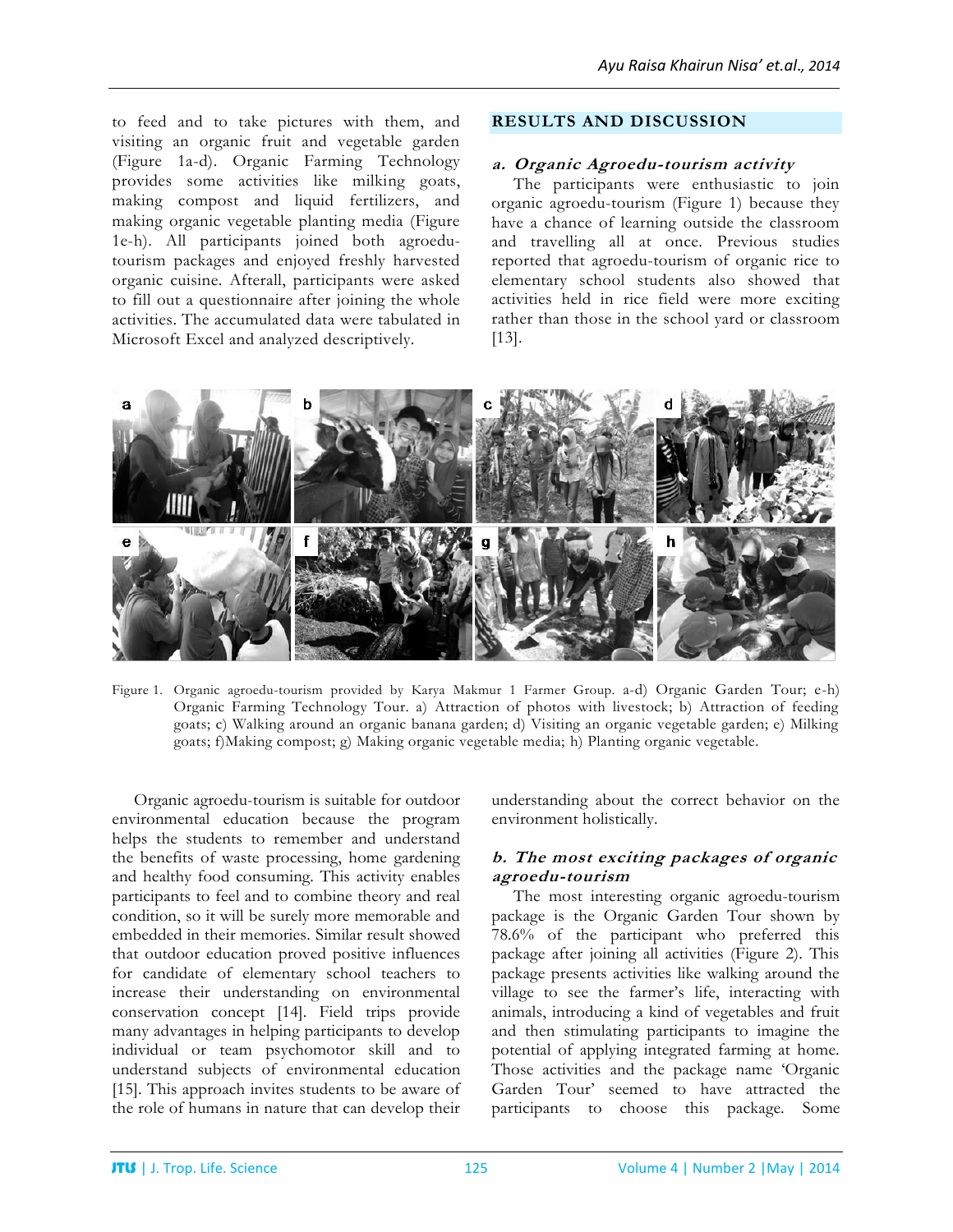children's characteristics are explorative and adventurous [16]. Children have strong willingness and curiosity so they are more interested to try, to explore and to learn new things. In addition, one of the alternative learning models is the outdoor education school that contains challenging activities, educative and students become closer with nature.



Figure 2. The preference of participants about organic agroedu-tourism packages before and after participating.

Although most participants like Organic Garden Tour, farmer groups need to add attractions and provide more interesting innovation in this package because some participants change their choice after joining the full package of organic agroedu-tourism. Participants who liked Organic Farming Technology were only 9.5% in the beginning and increased to 21.4% after joining the agroedu-tourism organic. The participants changed their minds about Organic Farming Technology because it provides more attractive attractions, and it provides opportunities to students to try various experiences in agriculture field.

The low interest of participants in choosing Organic Farming Technology could be influenced by their perception about the content of the activity. They thought that the activity tended to be a lecture or explanation about agricultural theories. A study reported that students tend to be bored to attend a course held by teacher learning center [17]. Besides, other factors that affect the product selection by customer are needs, perceptions, attitudes and personal characteristics of the individual [18]. The condition suggests that the

early perceptions and interests of the consumer greatly affect the tour package selection decisions.

The number of 11.9% of participants changed their choice of tour packages at the end of the activity. Changes in the interest may be affected by the differences in understanding between the activities offered and acquired as well as the many benefits derived after comparing all the packages that followed. Participants might change their interest and expectations because of tourism products are not able to provide their satisfaction [19]. The phenomenon suggested that a tourist attraction have decreases in innovation, maintenance and development of tourism objects. Based on the analysis of variation in activity, Organic Farming Technology has a chance of developed from organic agroedu-tourism. One way to improve the understanding of participants for this package is by changing the named package with a more interesting and fun name like Agro-smart Package.

# **c. Profiles of the participants before and after joining in organic agroedu-tourism**

Participants' satisfaction joining organic agroedu-tourism could be seen through cognitive, preferences, expectations and appreciation perspective (Figure 3). Analysis of participant satisfaction joining organic agroedu-tourism aims to represent the needs of visitors so that members of farmer groups could develop a better business.

Before joining to the organic agroedu-tourism, most participants did not know the benefit of manure for agriculture. Improved cognitive competence of participants occurs after joining the organic agroedu-tourism (Figure 3a). An improved understanding of the participants shows that the organic agroedu-tourism deserves to be media learning for students who want to learn about organic farming.

Participants have similar preference to join organic agroedu-tourism, both before and after the activity (Figure 3b). The same preference of participants shows that the organic agroedutourism can fulfill the participant's understanding that was high at the beginning of the activity. Meanwhile, the high preference of participants at the end of activity means that participants have a desire to revisit and to join related activities in the future.

Participants have less ability to process manure and gardening before joining agroedu-tourism.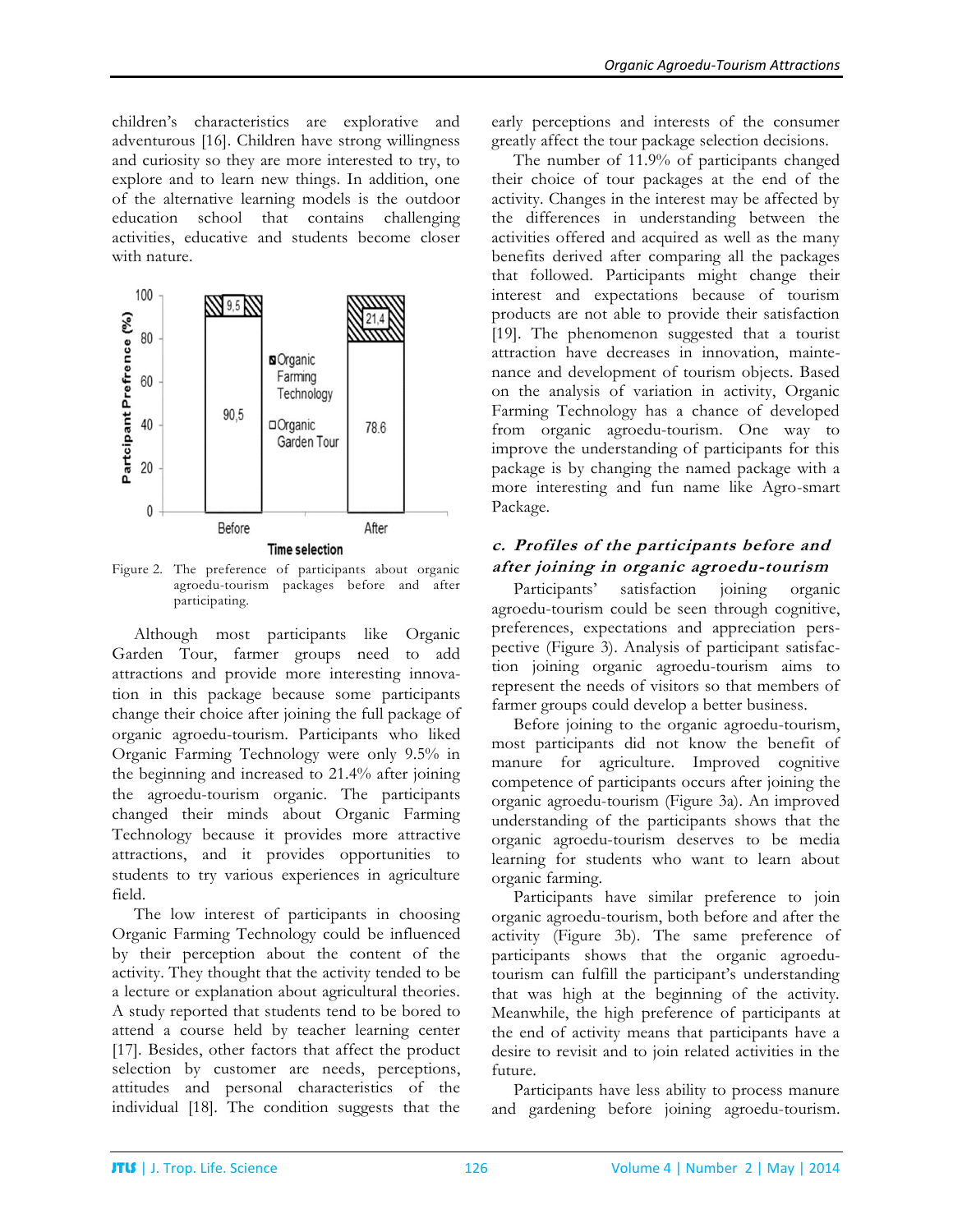However, the knowledge and skills of participants inclined after joining the organic agroedu-tourism (Figure 3c). Based on this, it can be seen that the organic agroedu-tourism can increase participant satisfaction by fulfilling their expectations in terms of improving the experience and skills of farming and gardening.

Appreciation aspects of participants show the related data distribution, both before and after joining organic agroedutourism (Figure 3d). Almost all participants have a high appreciation to recommend others to join organic agroedutourism. The high appreciation of participants in the beginning may be because the participants know the benefits of breeding and gardening through living environment, lessons in school and information in mass media. Meanwhile, the high appreciation of the participants at the end of the activity may be due to an initial understanding of participants and additional information as well as the knowledge of organic agro system. The participants have willingness to recommend others to join organic agroedu-tourism because they hope that the others will get the same experience.



Figure 3. Improvement of participants' experience and satisfaction after joining organic agroedu-tourism. a. Cognitive score: 1) No information, 2) well information but no experience and 3) well information and experience; b. Preference score: 1) No interest, 2) less interest, 3) indifferent, 4) interest and 5) very interest; c. Expectation score: 1) No experience and skills, 2) less experience and skills improvement, 3) unversed, 4) more experience and skills improvement and 5) many experience and skills improvement; d) Appreciation score: 1) No appreciation, 2) less appreciation, 3) unsure, 4) appreciated and 5) high appreciation.

# **d. Cognitive, preference, expectation and appreciation of participants**

Changes in cognitive aspects of the participants about the benefits of manure management on farms vary in each school (Figure 4a). Students from city and village 2 have lower initial understanding than the other schools. The low level of initial understanding students in these schools could be influenced by parent's occupation and location of house and school that is far away from farm area, so that information about the utilization of manure is rarely obtained. Nevertheless, they have the highest increase in understanding. This information shows that the organic agroedu-tourism can increase the participant understanding about integrated organic farming. Participants from village 3 have the best-initial understanding (Figure 4a). It could cause by parent's occupation background of 50% participants were a farmer who have livestock and vegetable cultivation at home. Therefore, participants have gained information about the benefits of manure that they received from their parents and environment around them. The difference of students' understanding who join the agroedu-tourism could be affected by several factors, such as interest and motivation of the participants [20], environment and learning material [21], experience and attention of students to agroedu-tourism [13].

Almost all participants are interested in joining organic agroedu-tourism that is shown by data distribution on 4-5 (Figure 4b). Participants have high initial interest to join organic agroedutourism. The condition can be because the participants feel curious about the activities on offer as well as the excellent promotion of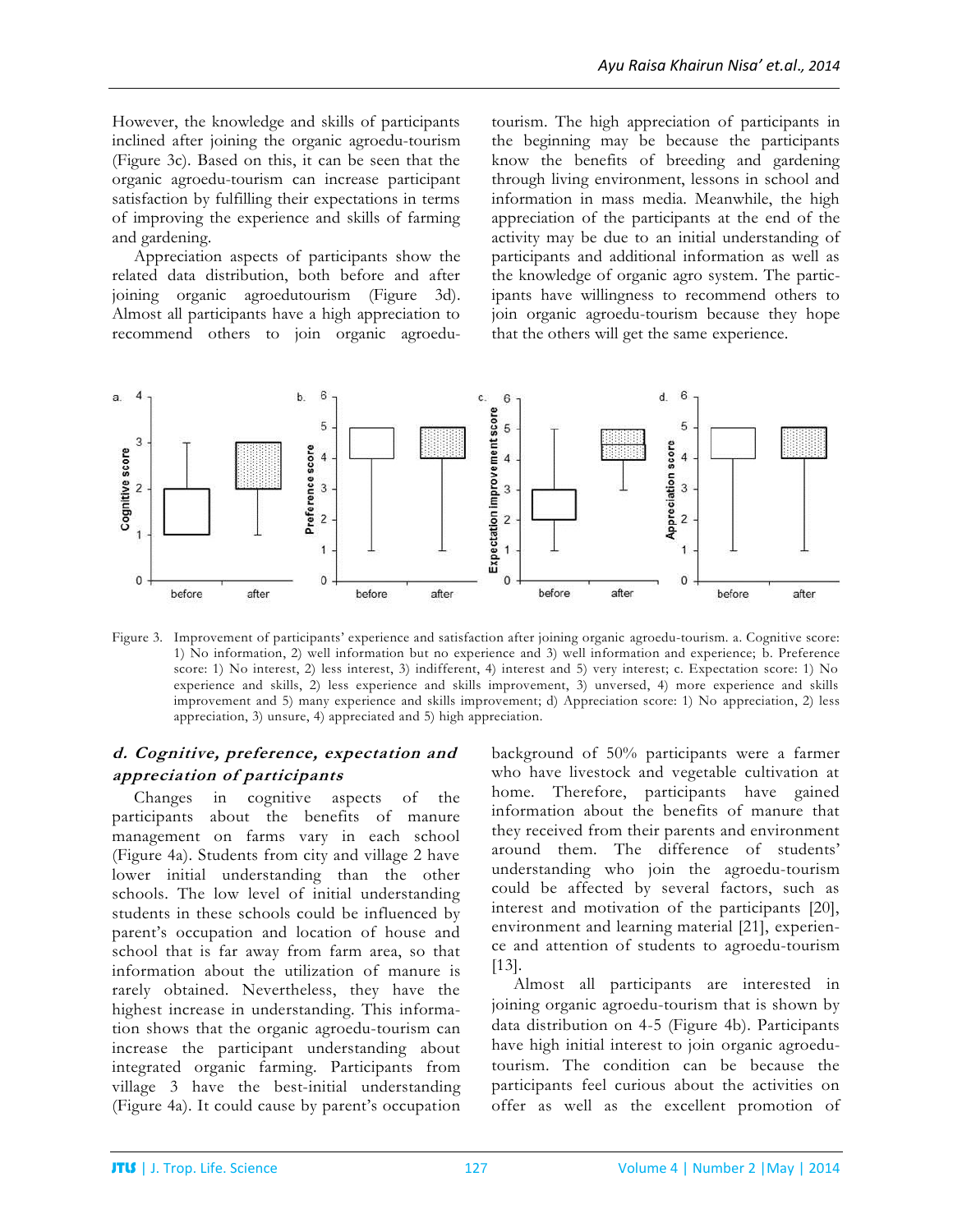teachers and facilitators. Information gathered from brochures and testimony plays an important role in promoting tour packages [22]. The interests of the participants to join the organic agroedu-tourism are unchanging even though the participants have followed organic agroedutourism. The result suggests that the organic agroedu-tourism be able to maintain high initial perceptions of participants about the activities and may participants re-visit to join a similar activity. Participants from village 2 were changing their interested after joining the organic agroedutourism. The decrease in the interest may be because the participants had a high expectation at the beginning of activity, but the activity is not as good as imagined. Another research showed that the customer will be satisfied when the offered product meets their needs and desires [23]. The decreased interest of village two students is needed to be re-analyzed by farmer group in order to create better-innovative tourist attraction to meet the satisfaction of all participants.



Figure 4. Satisfaction variations among schools participated in joining organic agroedu-tourism. a) Cognitive, b) preference, c) expectation improvement and d) appreciation aspect. V1, V2, V3 = students respectively from village 1 to 3 and C1= students from city.

Changes of participants' expectations varied after joining the organic agroedu-tourism (Figure 4c). Participants from city, village 1 and 2 have less initial knowledge and skills in agriculture field. However, after joining the organic agroedutourism, their experience and skills increased. This increase indicates that the organic agroedutourism can fulfill the expectations of participants. Participants from village 3 have the highest initial experience and skills. The high initial experience and skills of these students could be because they sometimes help their parents in taking care of livestock and vegetable. Nevertheless, organic agroedu-tourism still provides new skills and experience for the participants. The condition proves that the materials offered by the guide were able to increase the experience and skills of participants from various family backgrounds. The fulfillment of the expectations of participants to develop experience and skills also indicate participant's satisfaction about the products and services that given by farmers group. Some researchers reported that visitors' expectations influenced significantly their satisfaction [24, 25, 26]. In Antalya Turkey, tourists who came with high expectations would back home with high satisfaction [25]. However, visitors' satisfaction is various in all aspects presented. The phenomenone indicates that everything shown in the tourism attraction is a source of satisfaction and fulfillment of visitors' needs. This condition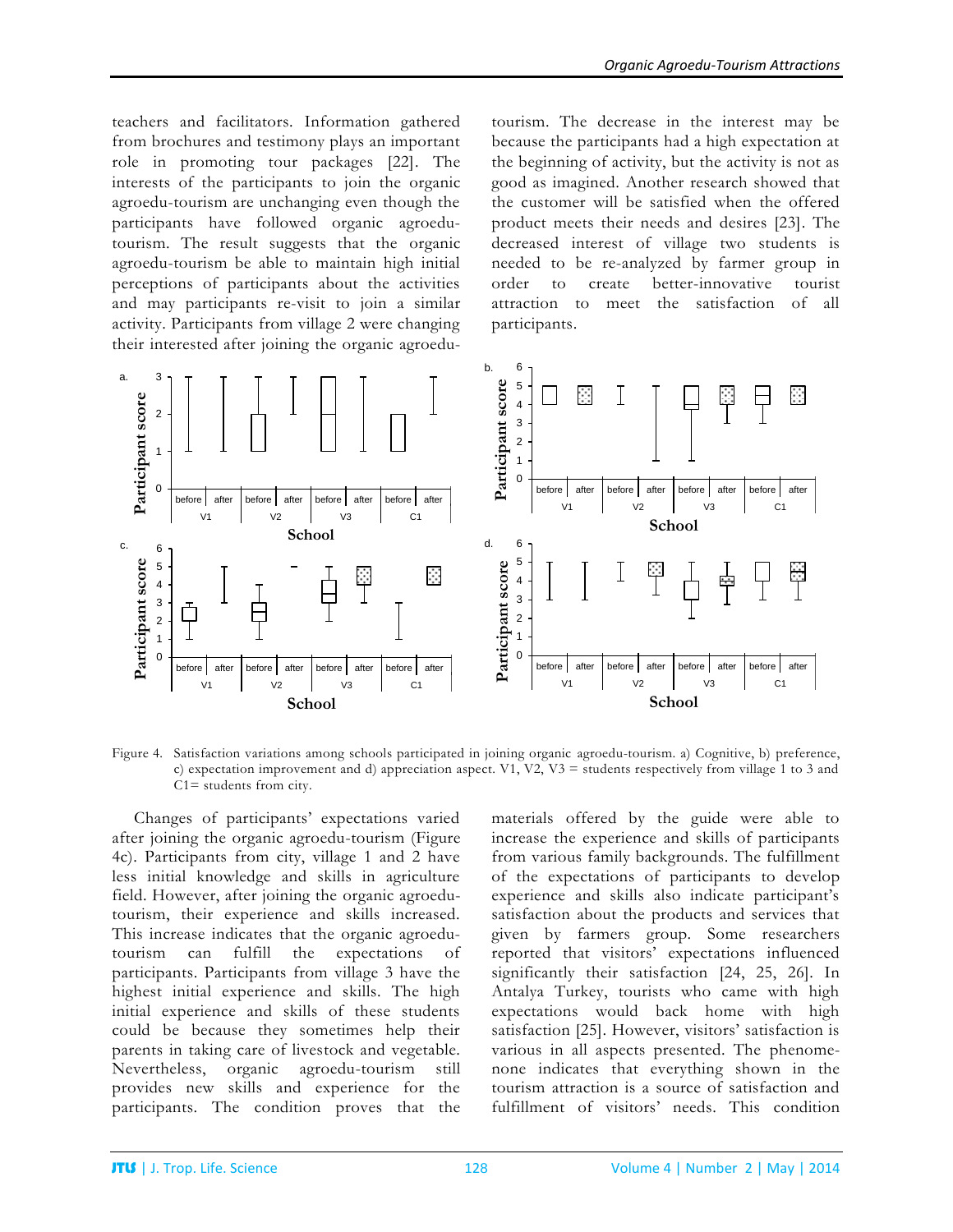makes the organizer always develop creative and innovative products and services.

The appreciation of participants to recommend others to join organic agroedutourism is nearly similar, both before and after the activity (Figure 4d). The initial participants' appreciation is high, except participants from village 3. The low initial appreciation of this students could cause by the activities that offered are assumedly the same as the usual activities at home. Therefore, they thought that the organic agroedu-tourism was less interesting to be offered to others. However, the appreciation of all participants increased after joining the organic agroedu-tourism. It was may be because the participants received the benefits from the activities, impressed with the experience, and they have the intention to promote these agricultural activities. A willingness to share the same experience is also a factor of their high appreciation to invite others to join similar events. Based on those results, it is found that factors affecting the participants' appreciation are family background, community, understanding and experience of each individual. Research on children's eating pattern shows that family and environment affect children's appreciation to certain foods, such as fruit, vegetables [27] and seafood [28]. The data suggests that the family characteristics influence children's behavior and appreciation.

### **e. Strategies of organic agroedu-tourism development**

From the experiment results, it reveals that the organic agroedu-tourism can develop understanding, knowledge and skills of the participants in integrated organic farm. It is also possible to be revisited and promoted by the participants. However, organic agroedu-tourism also has weaknesses, such as not all participants are interested in all packages provided.

Karya Makmur 1 Farmer Group has implemented some strategies to solve the weaknesses and to improve the organic agroedutourism qualities. The strategies are are: 1) Improving the facilities and attractions for all participants from various backgrounds, for example, selecting an attractive name for the package, adding an exciting educational games and adding a package tour according to the age category of visitors; 2) Identifying visitors'

capacity to the effectiveness of the program; 3) Enhancing farmer group members' skills as tour guides by doing training and comparative studies to other groups with similar activity; 4) Making an action of organic agroedu-tourism relevant with school curricula, such as natural science and environmental education; and 5) Promoting it to public.

# **CONCLUSIONS**

Participants have enthusiasm to join organic agroedu-tourism and the most-exciting package is the Organic Garden Tour. Organic agroedutourism could enhance the participants' knowledge, experience and skills on integrated organic farming, but not all participants are interested in joining all packages. The farmer groups need to manage strategies to improve the quality of organic agroedu-tourism, such as improving facilities and attraction tourism, identifying visitors' capacity, enhancing farmer group skills as tour guide, making the activity of relevant with the school curriculum and doing promotion to public.

## **ACKNOWLEDGMENT**

Author would like to express sincere gratitude to Ratih Nila Pamungkas, Bernadeta P., Zidny Furoidah, and Hamdani from Biology Department, the University of Brawijaya; member of Karya Makmur 1 group for supporting this study.

## **REFERENCES**

- 1. Department of Agriculture (2005) Revitalisasi<br>Pertanian, Perikanan dan Kehutanan. dan Kehutanan. www.deptan.go.id. Accessed on 18 March 2013.
- 2. Department of Agriculture (2012) Program Kawasan Rumah Pangan Lestari. Info Litbangtan VII (6): 1.
- 3. Clayton S (2007) Domesticated Nature: Motivations for Gardening and Perceptions of Environmental Impact. Journal of Environmental Psychology. 27: 215-224.
- 4. Nilson R (2012) The Potential of Home Gardening as a Mode of Environmental Education: Connections to Environmental Problem Solving. School of The Environment. Washington State University.
- 5. Gibbs D (2007) The Role of Ecopreneurs in Developing a Sustainable Economy. Corporate Responsibility Research Conference: 1.